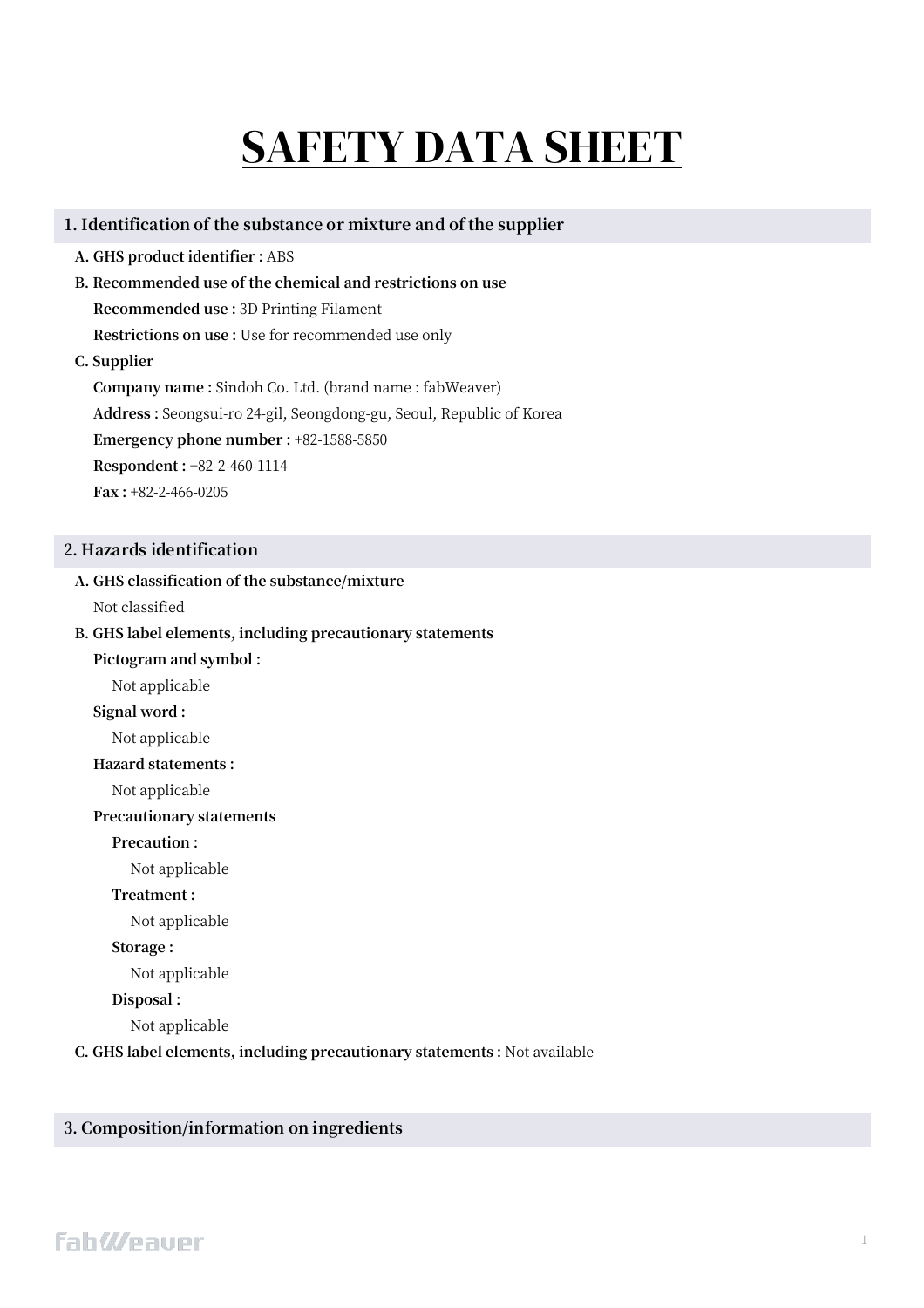| <b>Chemical Name</b>                                                 | <b>Common Name(Synonyms)</b> | CAS number | EC number | Content $(\% )$ |
|----------------------------------------------------------------------|------------------------------|------------|-----------|-----------------|
| 2-Propenenitrile polymer<br>with 1,3-butadiene and<br>ethenylbenzene | ABS resin                    | 9003-56-9  | 618-371-8 | 99-100          |

#### **4. First aid measures**

#### **A. Eye contact**

- In case of contact with substance, immediately flush eyes with running water for at least 20 minutes.
- Get immediate medical advice/attention.

#### **B. Skin contact**

- In case of contact with substance, immediately flush skin with running water for at least 20 minutes.
- Remove and isolate contaminated clothing and shoes.
- Wash contaminated clothing and shoes before reuse.
- Get immediate medical advice/attention.

#### **C. Inhalation**

- Move victim to fresh air.
- Give artificial respiration if victim is not breathing.
- Administer oxygen if breathing is difficult.
- Specific medical treatment is urgent.
- Keep victim warm and quiet.

#### **D. Ingestion**

- Do not let him/her eat anything, if unconscious.
- Get immediate medical advice/attention.

#### **E. Indication of immediate medical attention and notes for physician**

- Ensure that medical personnel are aware of the material(s) involved and take precautions to protect themselves.

## **5. Fire fighting measures**

#### **A. Suitable (and unsuitable) extinguishing media**

- Suitable extinguishing media: Dry sand, dry chemical, alcohol-resistant foam, water spray, regular foam, CO<sup>2</sup>
- Unsuitable extinguishing media: High pressure water streams

#### **B. Specific hazards arising from the chemical**

- Containers may explode when heated.
- Fire may produce irritating and/or toxic gases.
- Inhalation of material may be harmful.

## **C. Special protective equipment and precautions for fire-fighters**

- Move containers from fire area if you can do it without risk.
- Some may be transported hot.
- Runoff from fire control or dilution water may cause pollution.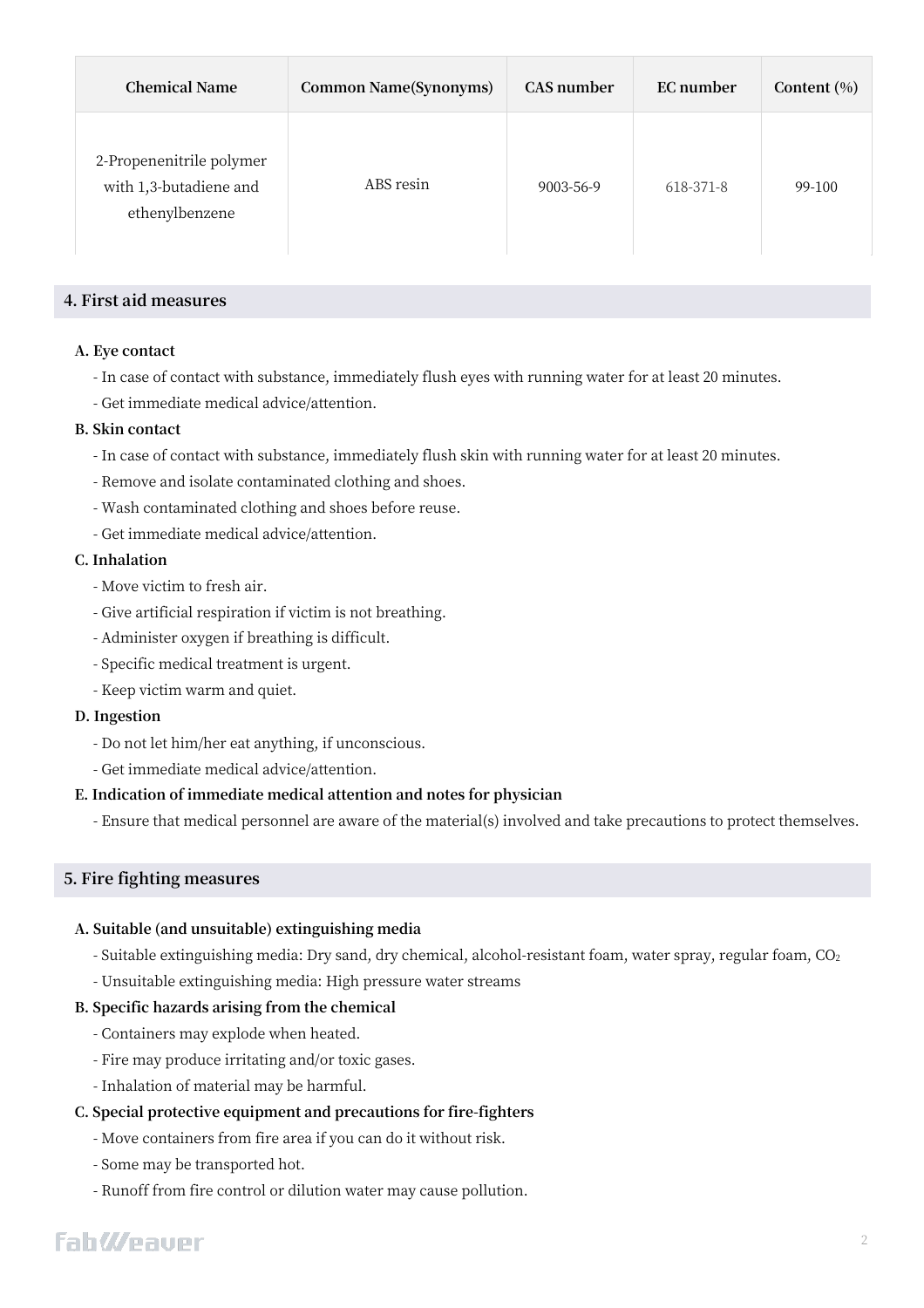- Contact may cause burns to skin and eyes.
- Dike fire-control water for later disposal; do not scatter the material.
- In case or fire: Use personal protective equipment as required.

#### **6. Accidental release measures**

#### **A. Personal precautions, protective equipment and emergency procedures**

- Eliminate all ignition sources.
- Stop leak if you can do it without risk.
- Please note that materials and conditions to avoid.
- Ventilate the area.
- Do not touch or walk through spilled material.
- Prevent dust cloud.
- In case or fire: Use personal protective equipment as required.

#### **B. Environmental precautions and protective procedures**

- Prevent entry into waterways, sewers, basements or confined areas.

#### **C. The methods of purification and removal**

- Small Spill; Flush area with flooding quantities of water.
- With clean shovel place material into clean, dry container and cover loosely; move containers from spill area.
- Powder Spill; Cover powder spill with plastic sheet or tarp to minimize spreading and keep powder dry.

#### **7. Handling and storage**

#### **A. Precautions for safe handling**

- Please note that materials and conditions to avoid.
- Please work with reference to engineering controls and personal protective equipment.
- Be careful to high temperature.
- Wash the handling area thoroughly after handling.
- Use carefully in handling/storage.
- Loosen closure cautiously before opening.
- Keep away from heat, hot surfaces, sparks, open flames and other sources of ignition. No smoking

#### **B. Conditions for safe storage**

- Store in a closed container.
- Store in cool and dry place.
- Store locked up.
- Keep away from food and drinking water.

#### **8. Exposure controls/personal protection**

**OSHA regulation :** Not applicable **NIOSH regulation :** Not applicable **ACGIH regulation :** Not applicable **EU regulation :** Not applicable **Biological exposure index :** Not available

# **FahWeauer**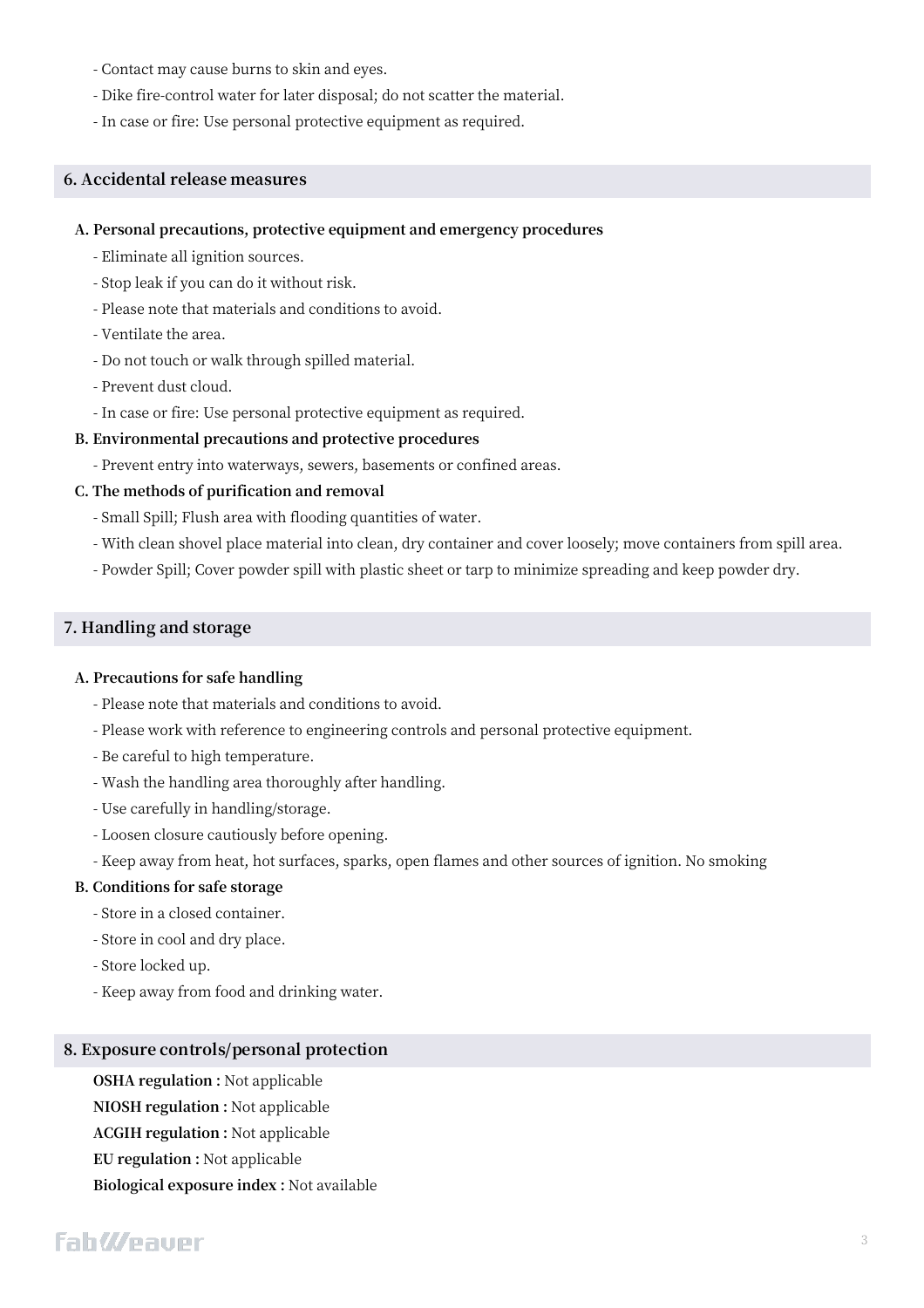#### **B. Appropriate engineering controls**

- Provide local exhaust ventilation system or other engineering controls to keep the airborne concentrations of vapors below their respective threshold limit value.

#### **C. Personal protective equipment**

#### **Respiratory protection :**

- Wear NIOSH or European Standard EN 149 approved full or half face piece (with goggles) respiratory protective equipment when necessary.

- In case exposed to particulate material, the respiratory protective equipments as follow are recommended. ;

- facepiece filtering respirator or air-putifying respirator, high-efficiency particulate air(HEPA) filter media or respirator equipped with powered fan, filter media of use(dust, mist, fume)

- In lack of oxygen(< 19.6%), wear the supplied-air respirator or self-contained breathing apparatus.

#### **Eye protection :**

- Wear breathable safety goggles to protect from particulate material causing eye irritation or other disorder.

- An eye wash unit and safety shower station should be available nearby work place.

#### **Hand protection :**

- Wear appropriate protective gloves by considering physical and chemical properties of chemicals.

#### **Body protection :**

- Wear appropriate protective clothing by considering physical and chemical properties of chemicals.

#### **9. Physical and chemical properties**

#### **A. Appearance**

**Description :** Solid

**Color :** Milky white

- **B. Odor :** Not available
- **C. Odor threshold :** Not available
- **D. pH :** Not available
- **E. Melting point/freezing point :** 210 °C
- **F. Initial boiling point and boiling range :** Not available
- **G. Flash point :** Not available
- **H. Evaporation rate :** Not available
- **I. Flammability (solid, gas) :** Not available
- **J. Upper/lower flammability or explosive limits :** Not available
- **K. Vapor pressure :** Not available
- **L. Solubility (ies) :** Not available(Insoluble)
- **M. Vapor density :** Not available
- **N. Specific gravity :** 1.1
- **O. Partition coefficient: n-octanol/water :** Not available
- **P. Auto ignition temperature :** Not available
- **Q. Decomposition temperature :** Not available
- **R. Viscosity :** Not applicable
- **S. Molecular weight :** Not available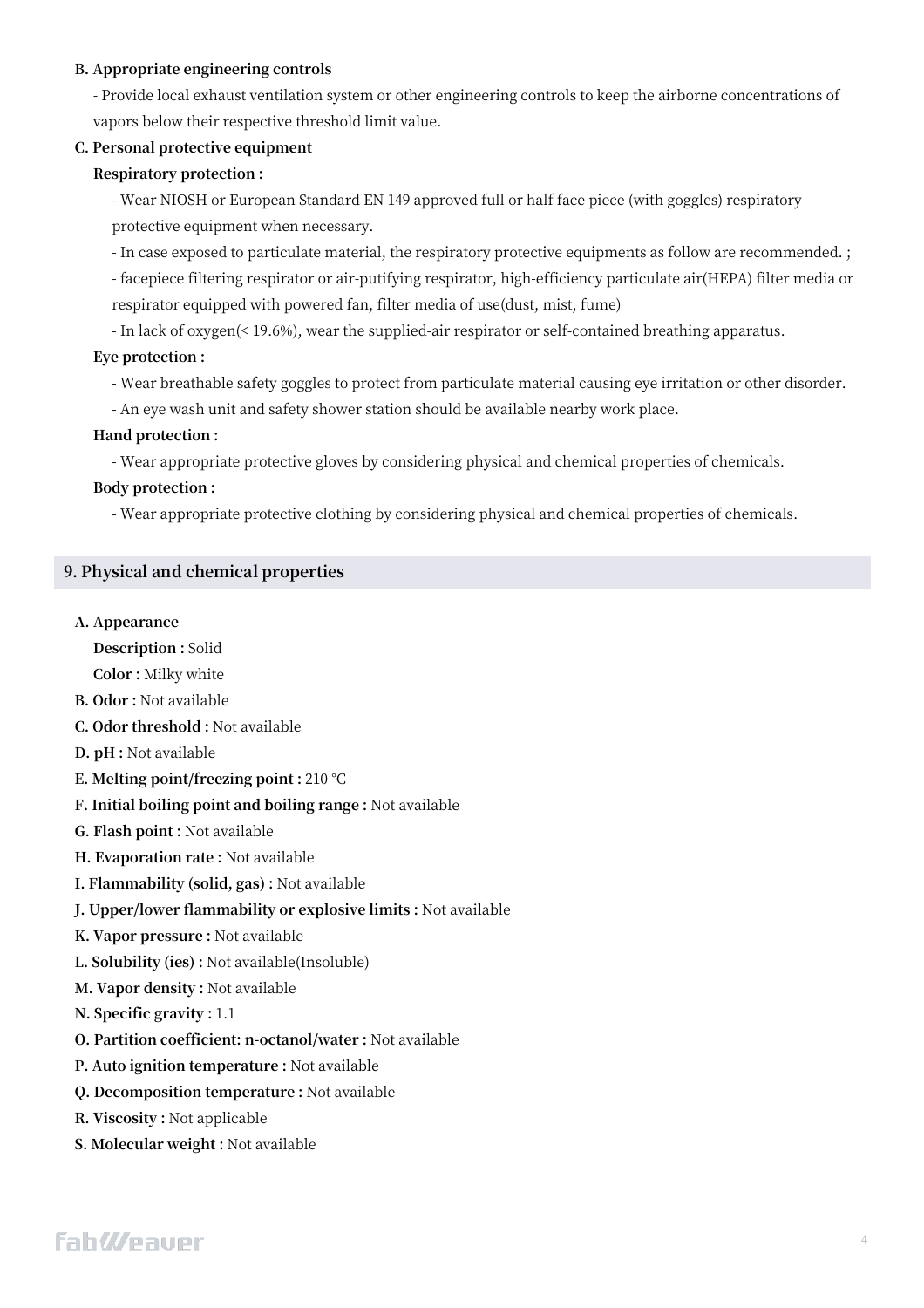#### **10. Stability and reactivity**

#### **A. Chemical stability and Possibility of hazardous reactions**

- Containers may explode when heated.
- Fire will produce irritating, corrosive and/or toxic gases.
- Inhalation of material may be harmful.
- Some liquids produce vapors that may cause dizziness or suffocation.

#### **B. Conditions to avoid**

- Ignition sources (heat, sparks or flames)

#### **C. Incompatible materials**

- Flammable material
- Strong oxidizing agents

#### **D. Hazardous decomposition products**

- Irritating and/or toxic gases
- Carbon oxides

#### **11. Toxicological information**

#### **A. Information of Health Hazardous**

#### **Acute toxicity**

**Oral :** Not available

**Dermal :** Not available

**Inhalation :** Not available

**Skin corrosion/ irritation :** Not available

**Serious eye damage/ irritation :** Not available

**Respiratory sensitization :** Not available

**Skin sensitization :** Not available

**Carcinogenicity :** Not available

- IARC, ACGIH, OSHA, NTP, EU CLP: Not listed

**Mutagenicity :** Not available

**Reproductive toxicity :** Not available

**Specific target organ toxicity (single exposure) :** Not available

**Specific target organ toxicity (repeat exposure) :** Not available

**Aspiration Hazard :** Not available

#### **12. Ecological information**

#### **A. Ecological toxicity**

**- Acute toxicity :** Not available

**Fish :** Not available

**Crustacean :** Not available

**Algae :** Not available

**- Chronic toxicity :** Not available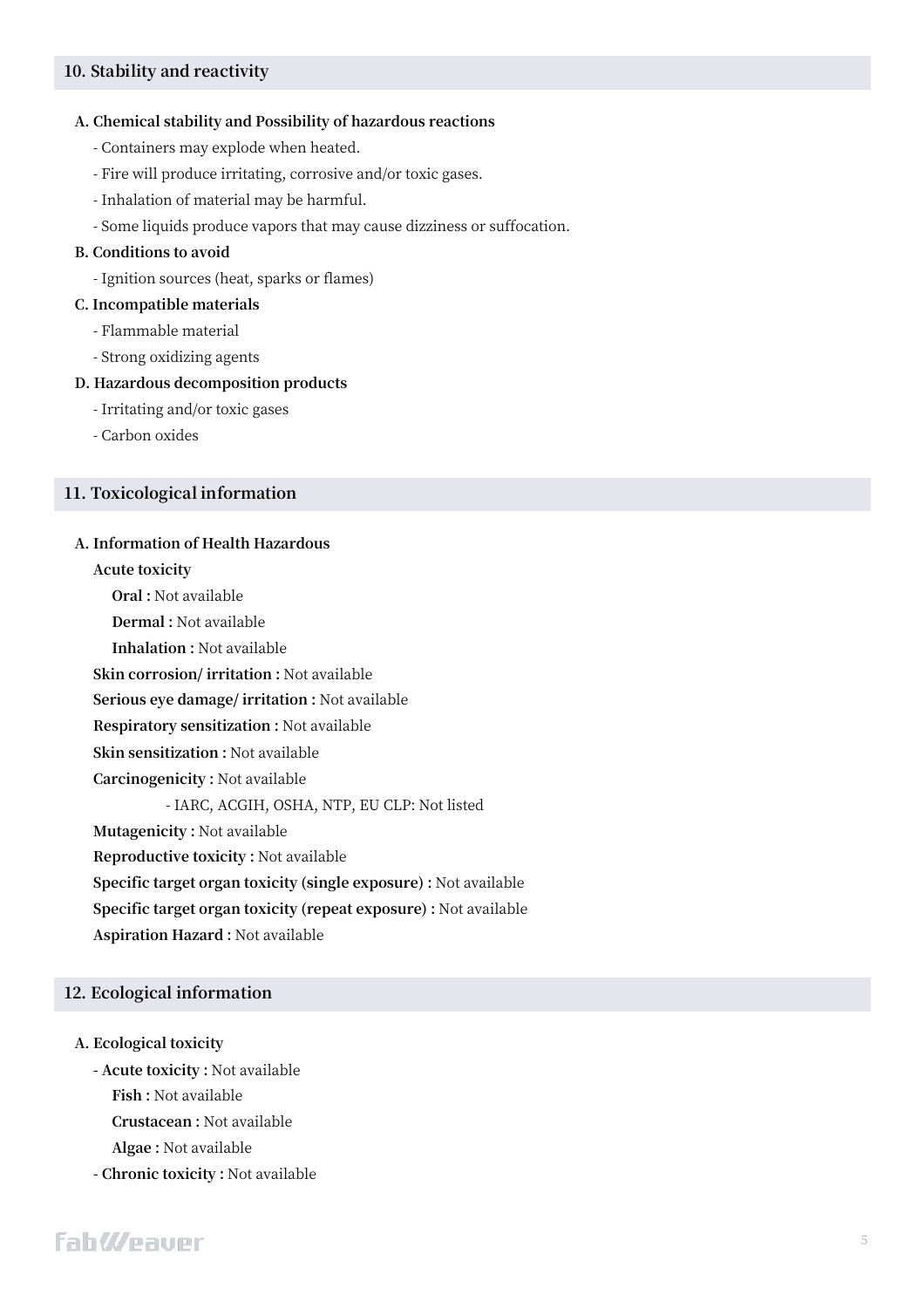**Fish :** Not available

**Crustacean :** Not available

**Algae :** Not available

- **B. Persistence and degradability Persistence :** Not available **Degradability :** Not available
- **C. Bioaccumulative potential Bioaccumulation :** Not available **Biodegradation :** Not available
- **D. Mobility in soil :** Not available
- **E. Other hazardous effect :** Not available
- **F. Hazardous to the ozone layer :** Not applicable

#### **13. Disposal considerations**

#### **A. Disposal method :**

Waste must be disposed of in accordance with federal, state and local environmental control regulations.

#### **B. Disposal precaution :**

Dispose of contents/container in accordance with relevant regulation.

#### **14. Transport information**

- **A. UN Number :** Not applicable
- **B. UN Proper shipping name :** Not applicable
- **C. Transport Hazard class :** Not applicable
- **D. Packing group :** Not applicable
- **E. Environmental hazards :** No
- **F. Special precautions**

**in case of fire :** Not applicable **in case of leakage :** Not applicable

#### **15. Regulatory information**

#### **U.S.A Regulatory information**

- **A. U.S.A Inventory (TSCA) :** Present (ACTIVE)
- **B. U.S.A management information (OSHA Regulation) :** Not regulated
- **C. U.S.A management information (CERCLA Regulation) :** Not regulated
- **D. U.S.A management information (EPCRA 302 Regulation)** : Not regulated
- **E. U.S.A management information (EPCRA 304 Regulation)** : Not regulated
- **F. U.S.A management information (EPCRA 313 Regulation)** : Not regulated **EU Regulatory information**
	- **A. Authorisations and/or restrictions on use:**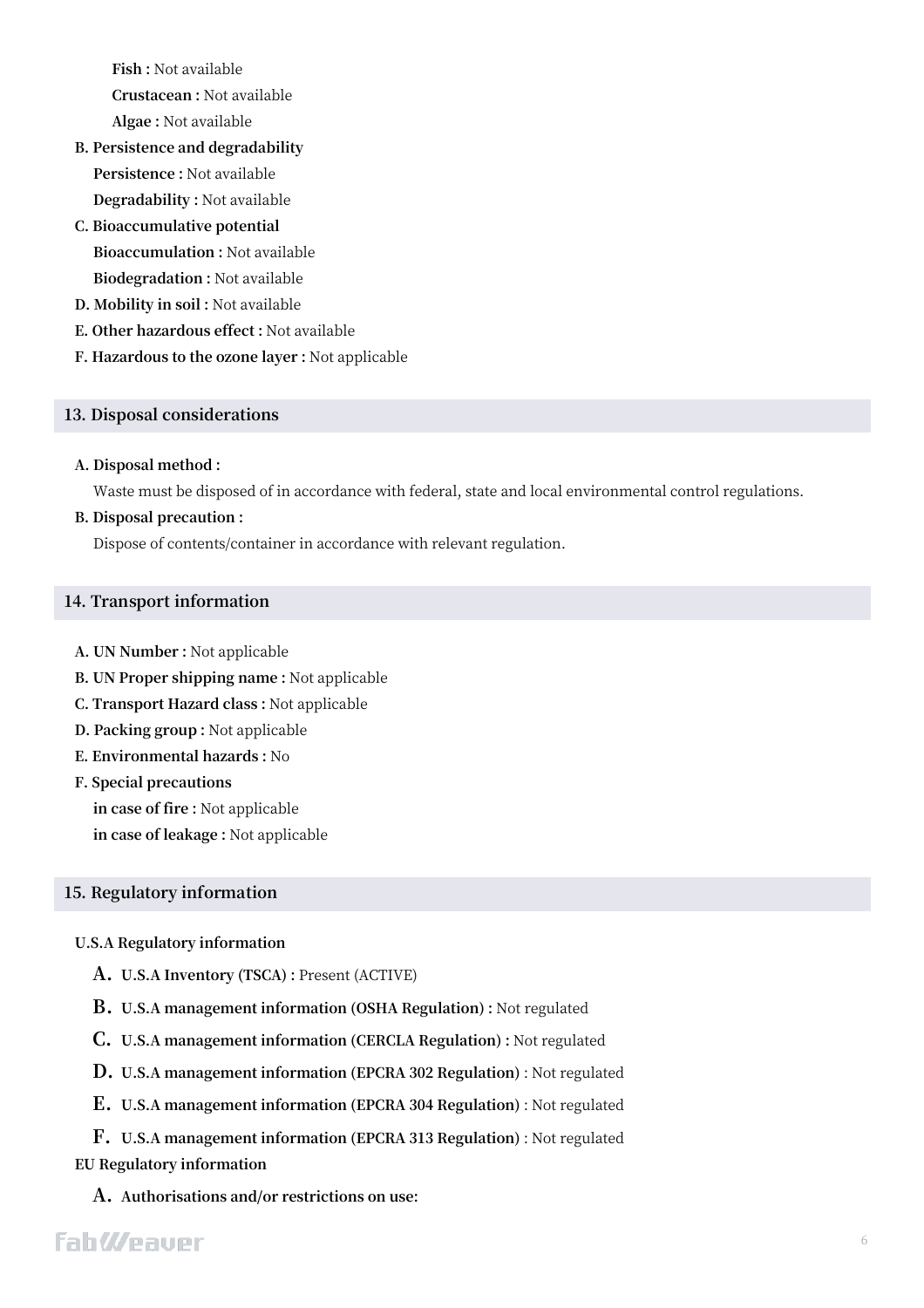**- Authorisations:** Not regulated

**- Restrictions on use:** Not regulated

**B. Other EU regulations:**

**- SVHC list :** Not regulated

**- Harmonized classification ‒ Annex VI of Regulation (EC) No 1272/2008 (CLP Regulation):** Not available **Other regulations:**

**Substance of Rotterdam Convention :** Not regulated **Substance of Stockholm Convention :** Not regulated **Substance of Montreal Protocol :** Not regulated

#### **16. Other information**

#### **A. Information source and references :**

Safety Data sheet provided by JF Polymers (Suzhou) Co., Ltd.

UN Recommendations on the transport of dangerous goods 17th;

https://www.unece.org/trans/danger/publi/unrec/rev20/20files\_e.html

EU CLP; https://echa.europa.eu/information-on-chemicals/cl-inventory-database

REACH information on registered substances; https://echa.europa.eu/information-on-chemicals/registeredsubstances

U.S. National library of Medicine (NLM) Hazardous Substances Data Bank(HSDB);

http://toxnet.nlm.nih.gov/cgi-bin/sis/htmlgen?HSDB

OECD SIDS; http://webnet.oecd.org/hpv/ui/Search.aspx

ECOTOX; http://cfpub.epa.gov/ecotox/

EPISUITE v4.11; https://www.epa.gov/tsca-screening-tools/download-epi-suitetm-

estimation-program-interface-v411

IARC Monographs on the Evaluation of Carcinogenic Risks to Humans;

http://monographs.iarc.fr

National Toxicology Program;

https://ntp.niehs.nih.gov/whatwestudy/assessments/cancer/roc/index.html

TOMES-LOLI®; http://www.rightanswerknowledge.com/loginRA.asp

Korea Occupational Health & Safety Agency; http://www.kosha.or.kr

National Chemicals Information System; http://ncis.nier.go.kr/main.do

Ministry of Public Safety and Security-Korea dangerous material inventory management

system; http://hazmat.mpss.kfi.or.kr/index.do

Waste Control Act enforcement regulation attached [1]

**B. Issuing date :** February 24, 2022

## **C. Revision number and date**

**revision number :** Rev.(00)

**date of the latest revision :** February 24, 2022

## **D. Others :**

• The content is based on the latest information and knowledge that we currently possess.

• This SDS was authored to aid buyer, processor or any other third person who handles the chemical of subject in the SDS; additionally, it does not warrant suitability of the chemical for special purposes or the commercial use of statements that approves the use of it in combination with other chemicals as well as technical or legal liabilities.